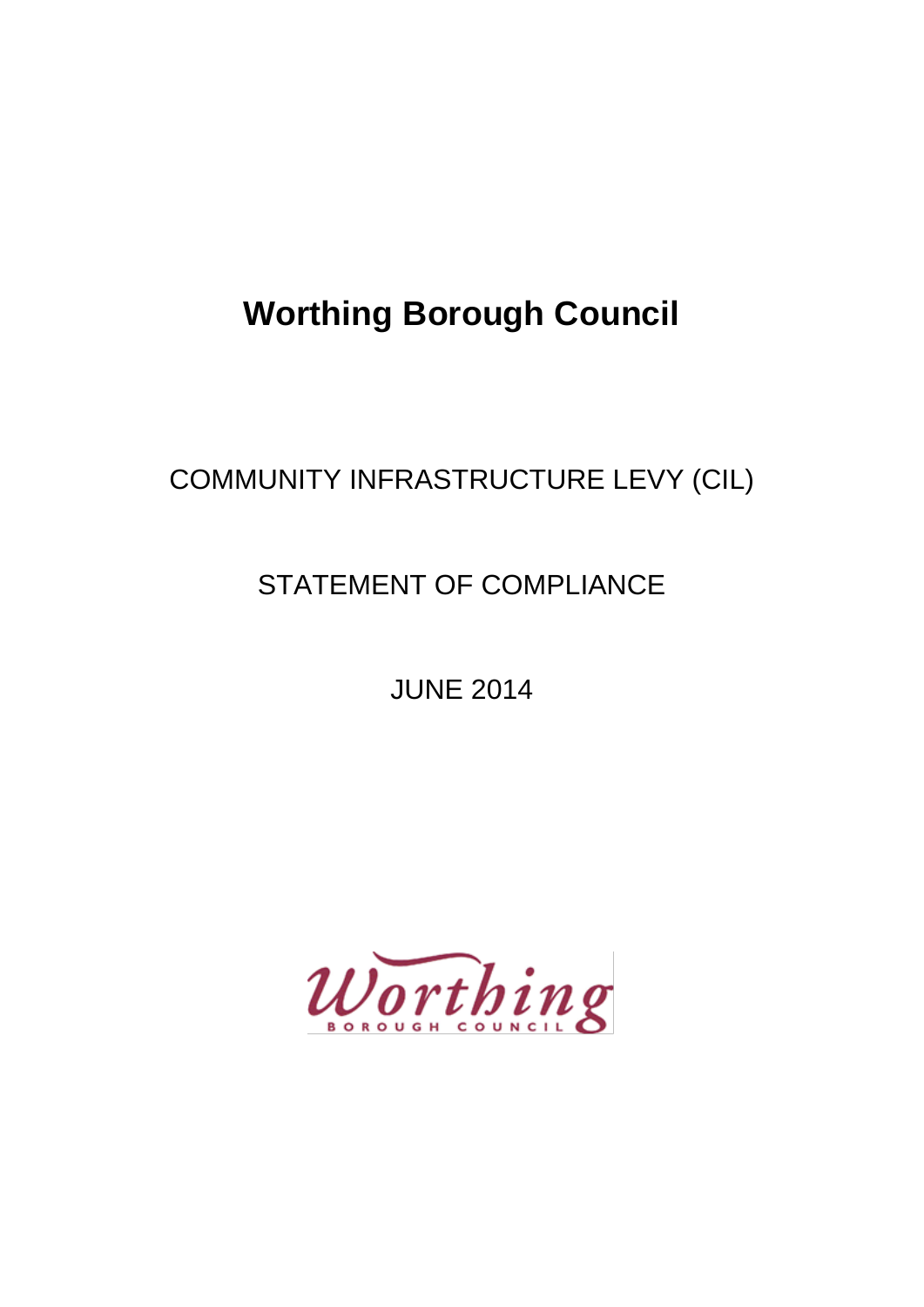#### **Background**

This statement has been produced to demonstrate Worthing Borough Council's compliance with the requirements set out in the Planning Act 2008, the CIL Regulations 2010 (as amended) and DCLG guidance.

#### **Compliance**

Legislation relating to the introduction of CIL is set out in Part 11 of the Planning Act (2008) as amended by the Localism Act (2011). The provisions relating to the examination of a CIL Draft Charging Schedule are set out in the following section: Section 212 Charging schedule: Examination

The Planning Act (2008) allows for the production of CIL regulations. These are contained in The Community Infrastructure Levy Regulations (2010) as amended by The Community Infrastructure Levy (Amendment) Regulations (2013).

The regulations that apply to the processes involved in the progression of a CIL Draft Charging Schedule to examination are as follows:

- $\triangleright$  Regulation 12 Format and content of charging schedules
- $\triangleright$  Regulation 13 Differential rates
- $\triangleright$  Regulation 14 Setting rates
- $\triangleright$  Regulation 15 Consultation on a preliminary draft charging schedule
- $\triangleright$  Regulation 16 Publication of a draft charging schedule
- $\triangleright$  Regulation 17 Representations relating to a draft charging schedule
- $\triangleright$  Regulation 18 Withdrawal of a draft charging schedule
- $\triangleright$  Regulation 19 Submission of documents and information to the examiner
- $\triangleright$  Regulation 20 Consideration of representations by examiner
- $\triangleright$  Regulation 21 CIL examination: right to be heard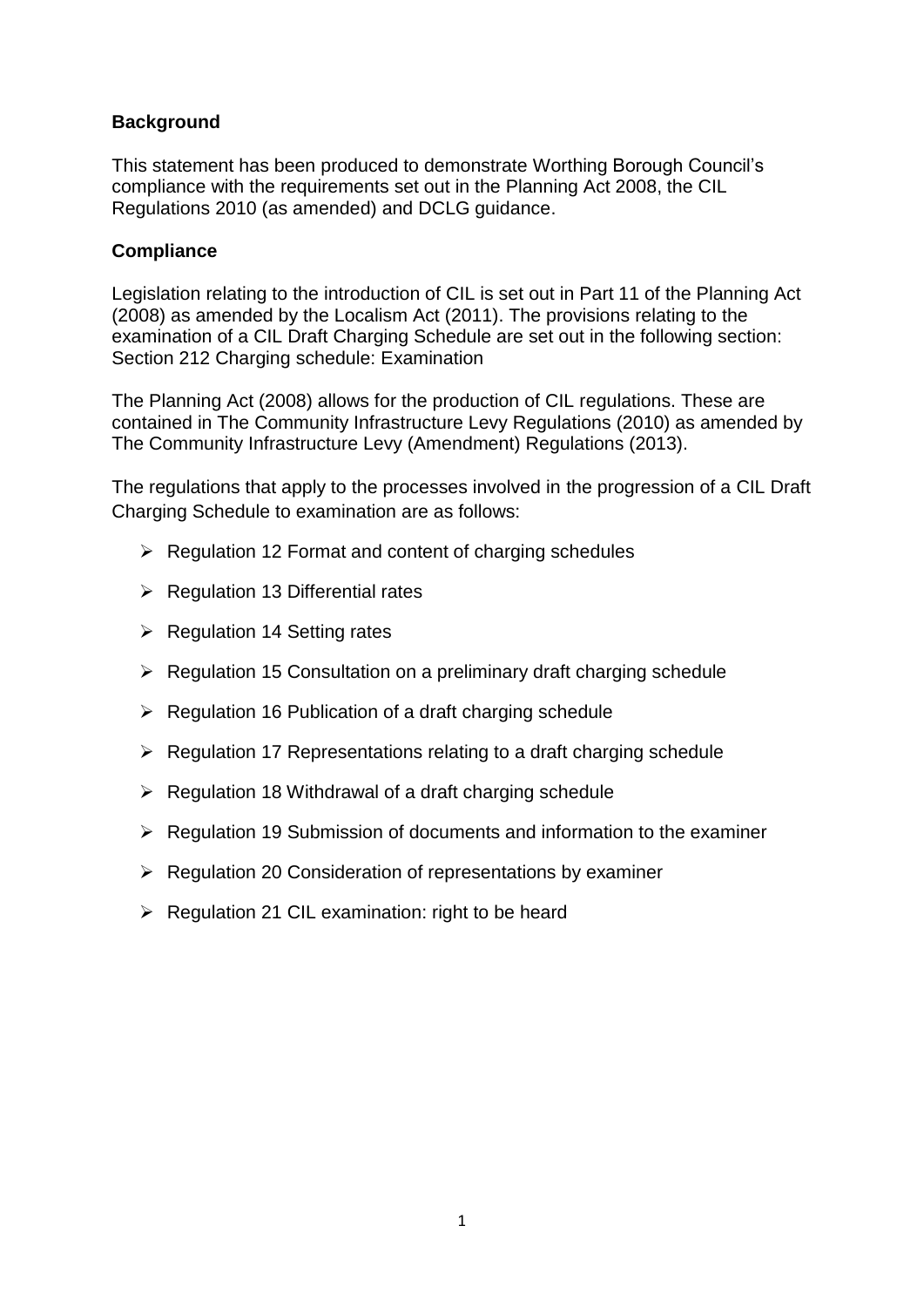| <b>Planning Act 2008</b> |                                                                                                                                                                                                                                                                                                                                                                                                                                                                                                                                                                                                                                                                                                                                                                                                                    |  |
|--------------------------|--------------------------------------------------------------------------------------------------------------------------------------------------------------------------------------------------------------------------------------------------------------------------------------------------------------------------------------------------------------------------------------------------------------------------------------------------------------------------------------------------------------------------------------------------------------------------------------------------------------------------------------------------------------------------------------------------------------------------------------------------------------------------------------------------------------------|--|
| Section<br>211           | In setting the rates and preparing the Draft Charging Schedule Worthing<br>Borough Council has had regard to: the actual and expected costs of<br>infrastructure; the economic viability of development; other actual or<br>expected sources of funding for infrastructure; the actual or expected<br>administrative expenses in connection with CIL. In line with statutory<br>guidance Worthing Borough Council has consulted with a range of<br>stakeholders in preparing the Draft Charging Schedule. Formal<br>consultations were undertaken as follows:<br>$\triangleright$ Preliminary Draft Charging Schedule:<br>Between 30 <sup>th</sup> January 2013 and 13 <sup>th</sup> March 2013<br>$\triangleright$ Draft Charging Schedule:<br>Between 6 <sup>th</sup> March 2014 and 17 <sup>th</sup> April 2014 |  |
| Section                  | The Council expect to use the Planning Inspectorate to appoint an                                                                                                                                                                                                                                                                                                                                                                                                                                                                                                                                                                                                                                                                                                                                                  |  |
| 212                      | inspector to undertake the Examination of the Charging Schedule for<br>CIL. The Inspector would have the appropriate level of experience and<br>expertise and would be independent of the Council.                                                                                                                                                                                                                                                                                                                                                                                                                                                                                                                                                                                                                 |  |

| The Community Infrastructure Levy Regulations 2010 (as amended) |                                                                                                                                                                                                                         |  |
|-----------------------------------------------------------------|-------------------------------------------------------------------------------------------------------------------------------------------------------------------------------------------------------------------------|--|
| Reg 12                                                          | The Draft Charging Schedule contains the information required by the<br>Regulations including:                                                                                                                          |  |
|                                                                 | (a) the name of the Charging Authority;<br>(b) the rates in pounds per square metre at which CIL is to be<br>charged in the authority's area                                                                            |  |
|                                                                 | (c) an OS map which identifies the location and boundaries of the<br>charging zone;<br>(d) an explanation of how the chargeable amount will be calculated.                                                              |  |
| Reg 13                                                          | Worthing Borough Council's levy rates are compliant with Regulation 13,<br>which enables charging authorities to set differential rates (including nil<br>rates) by location and different intended use of development. |  |
| Reg 14                                                          | In setting its levy rates, Worthing Borough Council complied with<br>Regulation 14(1), which requires that it                                                                                                           |  |
|                                                                 | "must strike an appropriate balance between:                                                                                                                                                                            |  |
|                                                                 | (a) the desirability of funding from CIL (in whole or in part) the actual and<br>expected estimated total cost of infrastructure required to support the                                                                |  |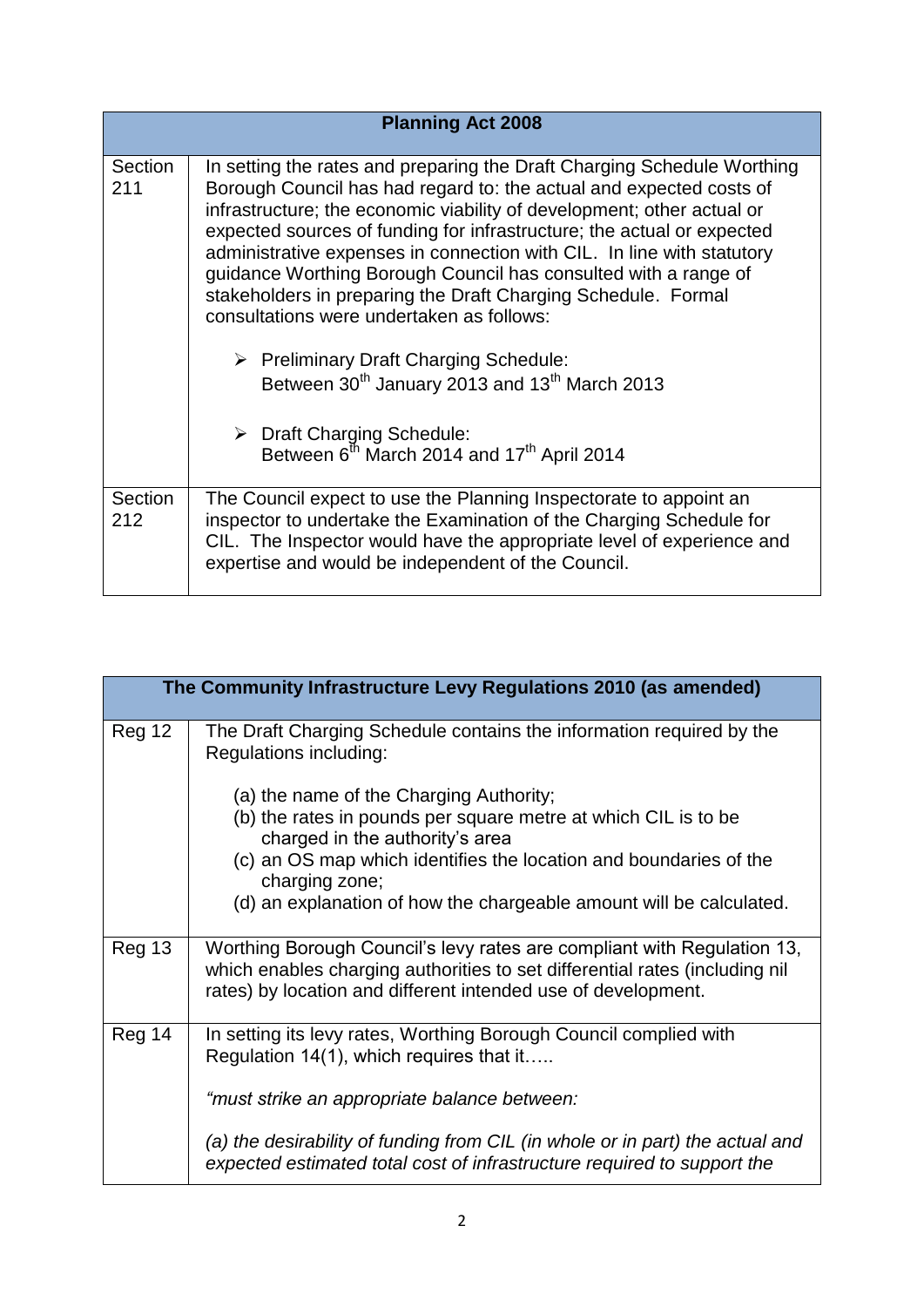|        | development of its area, taking into account other actual and expected<br>sources of funding; and                                                                                                                                                                                                                                                                                                                                                                                                                 |
|--------|-------------------------------------------------------------------------------------------------------------------------------------------------------------------------------------------------------------------------------------------------------------------------------------------------------------------------------------------------------------------------------------------------------------------------------------------------------------------------------------------------------------------|
|        | (b) the potential effects (taken as a whole) of the imposition of CIL on<br>the economic viability of development across its area.                                                                                                                                                                                                                                                                                                                                                                                |
|        | The following appropriate available evidence has informed the Draft<br><b>Charging Schedule</b>                                                                                                                                                                                                                                                                                                                                                                                                                   |
|        | $\triangleright$ Worthing Core Strategy (2011)<br>$\triangleright$ Infrastructure Delivery Plan (2010)<br>> Infrastructure Funding Gap Review (Aug 2012 & May 2013)<br>▶ CIL Viability Assessment (Dec 2012 & Oct 2013)<br>> Land Value Appraisal (Aug 2012 & Nov 2013)<br>▶ Construction Cost Study (May 2012)<br>▶ Preliminary Draft Charging Schedule (Jan 2013)<br>$\triangleright$ Information on funding collected through S106 agreements since<br>2005                                                    |
| Reg 15 | Worthing Borough Council published a CIL Preliminary Draft Charging<br>Schedule for consultation between 30 <sup>th</sup> Jan 2013 and 13 <sup>th</sup> March 2013.                                                                                                                                                                                                                                                                                                                                               |
|        | As explained in more detail within the 'Statement of Consultation' the<br>key documents and available evidence were published on the Council's<br>website and made available to view as hard copies. All key<br>stakeholders and consultees were notified of the consultation, the<br>Council's social media was used to promote the consultation and an<br>advertisement was placed in the local newspaper.                                                                                                      |
| Reg 16 | The Draft Charging Schedule was published with a clear statement of<br>the representation procedure. As explained in more detail within the<br>'Statement of Consultation' the key documents and available evidence<br>were published on the Council's website and made available to view as<br>hard copies. All key stakeholders and consultees were notified of the<br>consultation, the Council's social media was used to promote the<br>consultation and an advertisement was placed in the local newspaper. |
| Reg 17 | The period for representations on the Draft Charging Schedule was $6th$<br>March 2014 to $17th$ April 2014                                                                                                                                                                                                                                                                                                                                                                                                        |
|        | Representations from 10 individuals / organisations were received (and<br>an additional 4 organisations submitted acknowledgements).                                                                                                                                                                                                                                                                                                                                                                              |
| Reg 18 | The Council has not withdrawn its Draft Charging Schedule therefore<br>this regulation does not apply.                                                                                                                                                                                                                                                                                                                                                                                                            |